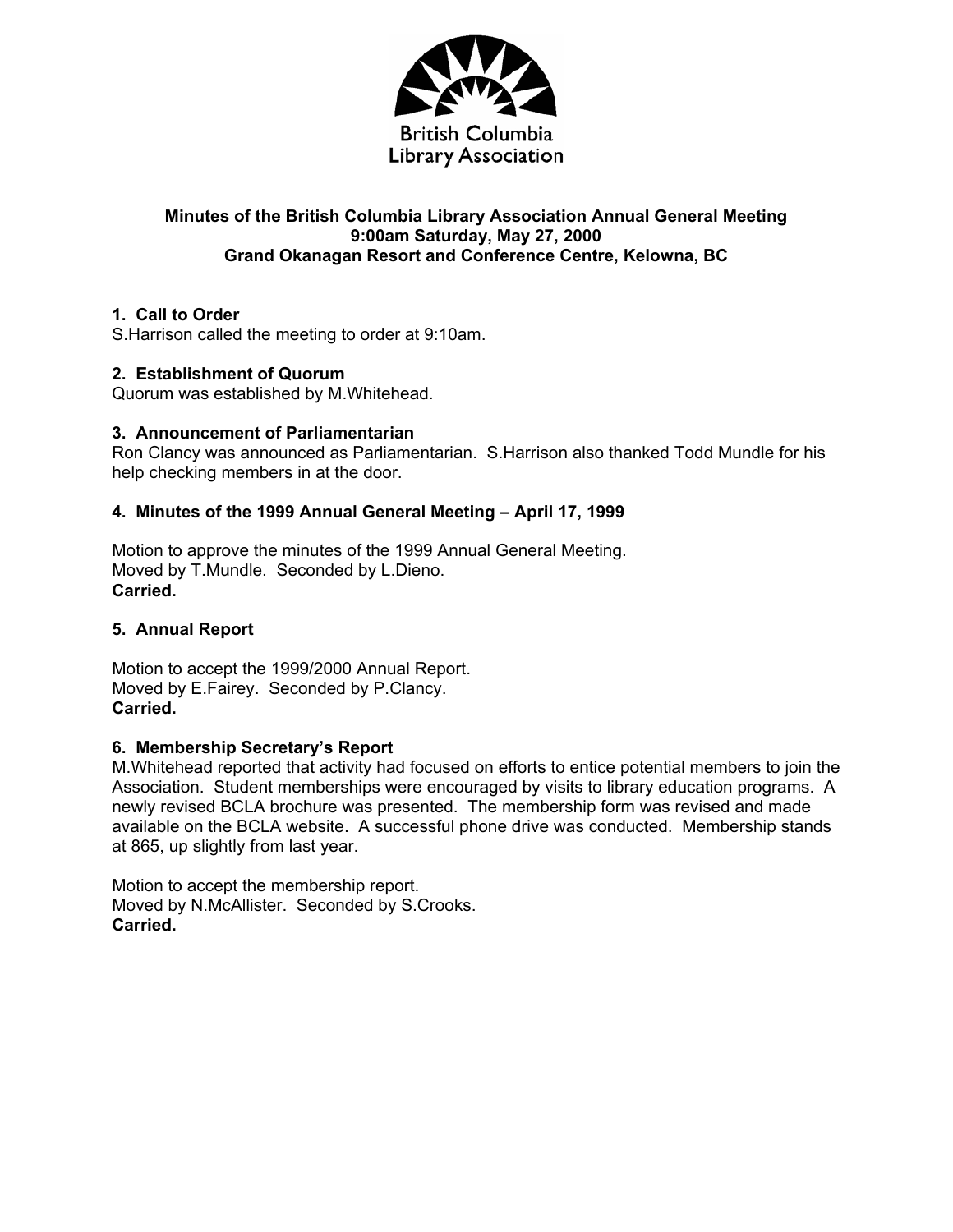# **7. Treasurer's Report**

# **a) 1999 Financial Statements**

D.Guinn presented the 1999 financial statements on behalf of R.Gore. She reported that the year-end deficit was lower than projected, and that the auditors were pleased with the healthy financial state of the Association. She acknowledged the work of Rita Avigdor, and answered questions from members.

Motion to accept the 1999 financial statements. Moved by D.Guinn. Seconded by P.Whitney **Carried.** 

# **b) Appointment of Auditors**

Motion that Collins Barrow be appointed as auditors in 2000. Moved by D.Guinn. Seconded by N.McAllister. **Carried.** 

## **8. Nominations Committee Report**

On behalf of G.Buss, S.Harrison announced the acclamation of the Association's new Board.

President: Julie Spurrell Vice-President/President-Elect: Carol Elder Past President: Sybill Harrison Treasurer: Diana Guinn Assistant Treasurer: Neil McAllister Membership Secretary: Jane Diamanti 1-year Director: Miriam Moses 2-year Director: Joyce Wong YAACS Chair: Tom Knutson ALPS Chair: Robert Gore Recording Secretary: Gwen Bird Reporter Liaison (ex officio): Ted Benson LSB Liaison (ex officio): Jim Looney

President J.Spurrell will appoint a one-year Director. There is one vacancy on the Board.

Motion to accept the new Board by acclamation. Moved by C.Smith. Seconded by E.Toner-Rogala. **Carried.** 

#### **9. Resolutions Committee Report**

Two special resolutions were presented by J.Bradshaw.

**a)** Be it resolved to replace section 6.4 of the existing by-laws with the following:

*Three of the Councillor at Large positions will be elected for two-year terms with the election of one two-year position taking place in an alternate year. One of the Councillors shall be appointed annually by the Board of Directors.* 

Moved by D.Thomas. Seconded by S.Smith **Carried**.